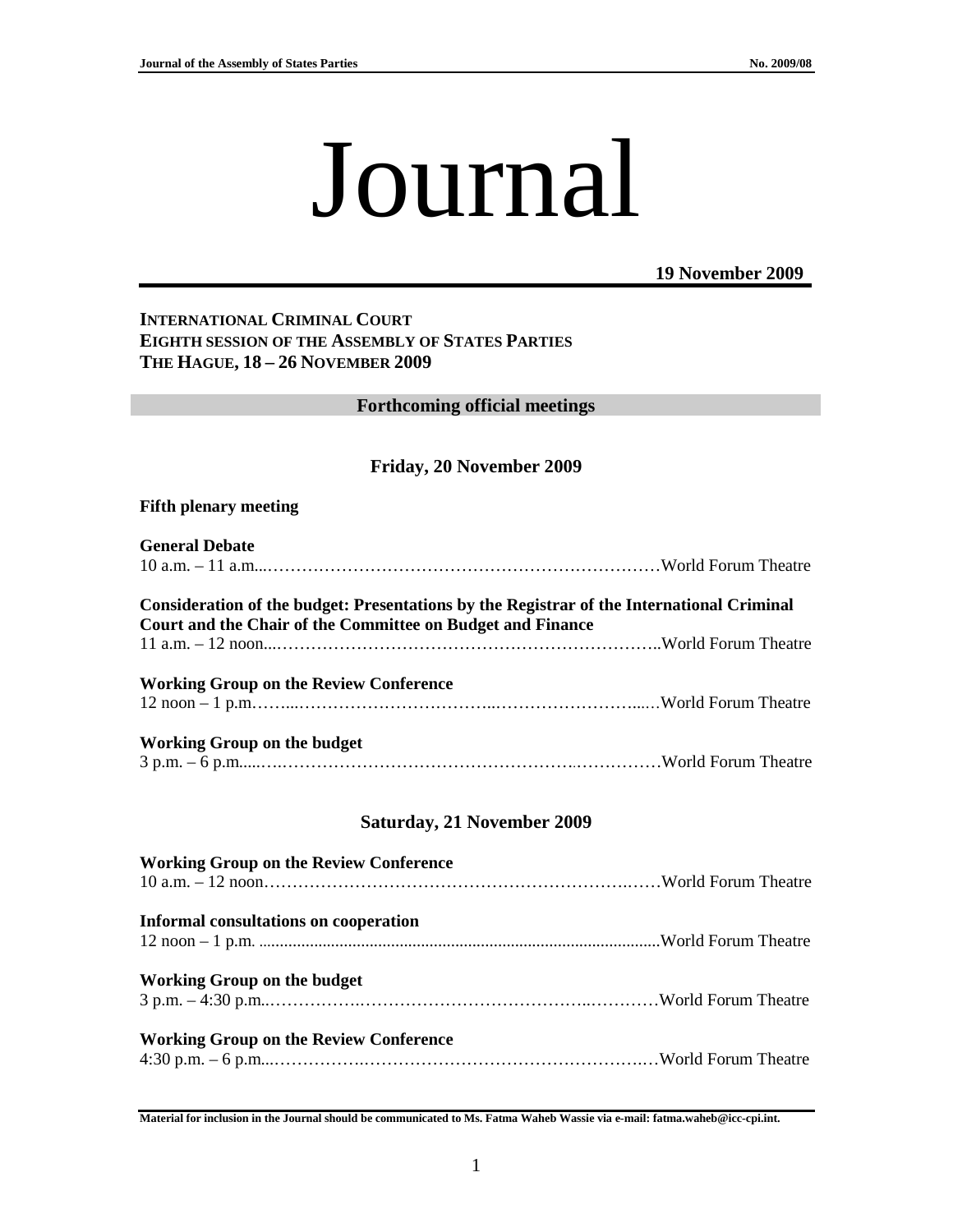# **Monday, 23 November 2009**

# **Tuesday, 24 November 2009**

| <b>Sixth plenary meeting</b>                     |  |
|--------------------------------------------------|--|
| Progress report by the coordinators              |  |
|                                                  |  |
| <b>Working Group on the Review Conference</b>    |  |
|                                                  |  |
| Informal consultations on the omnibus resolution |  |
|                                                  |  |
| <b>Working Group on the budget</b>               |  |
|                                                  |  |

# **Wednesday, 25 November 2009**

| Informal consultations on the omnibus resolution |  |
|--------------------------------------------------|--|
| <b>Credentials Committee</b>                     |  |
| <b>Working Group on the Review Conference</b>    |  |
| <b>Working Group on the Review Conference</b>    |  |
| Working Group on the budget                      |  |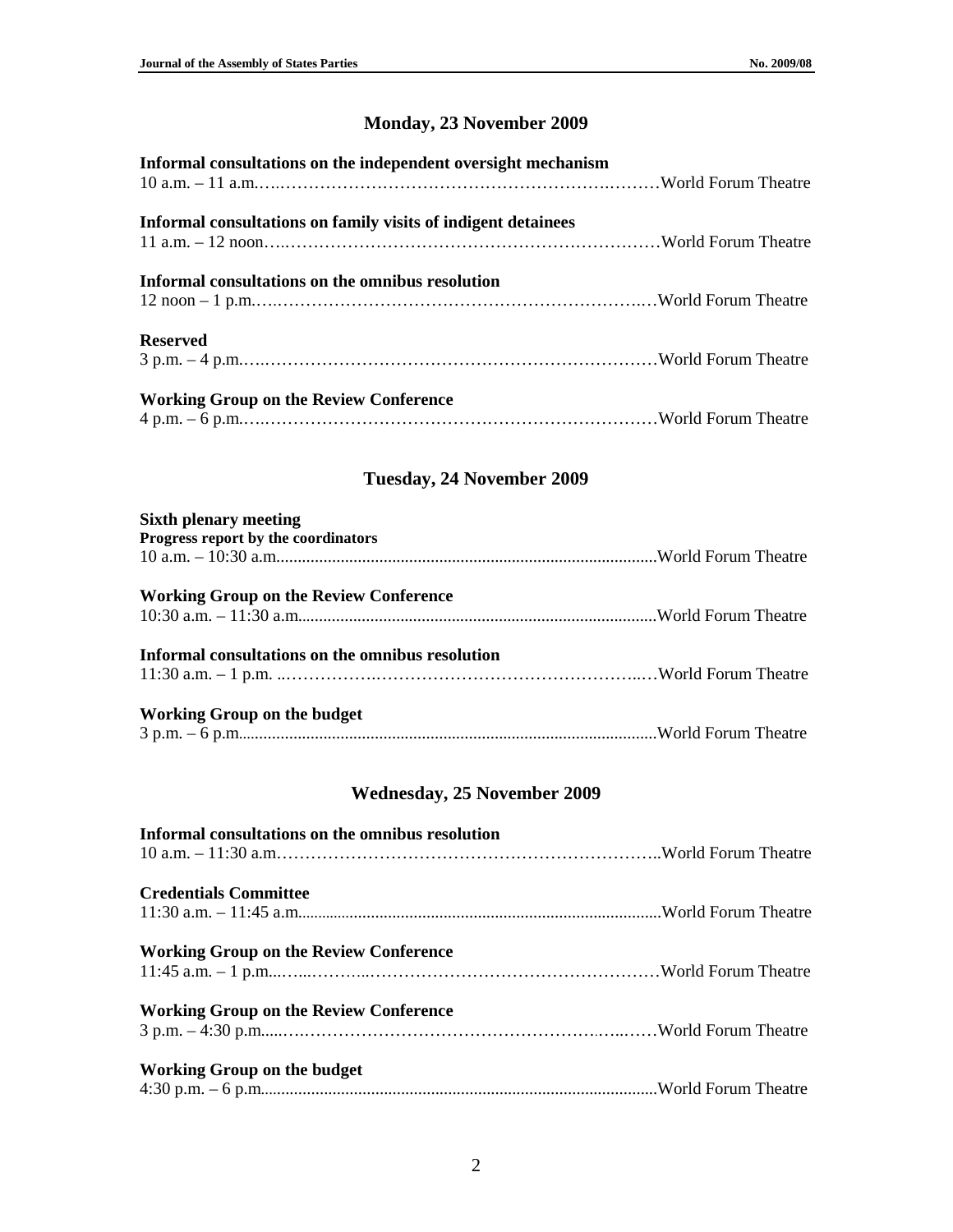# **Thursday, 26 November 2009**

# **Reserved**

| <b>Reserved</b>                                                                                                                                                                                  |  |
|--------------------------------------------------------------------------------------------------------------------------------------------------------------------------------------------------|--|
| <b>Seventh plenary meeting</b><br>- Consideration of reports<br>- Report of the Credentials Committee<br>- Oral report of the Rapporteur<br>- Adoption of the report<br>- Closure of the session |  |

## **Other forthcoming meetings**

## **Friday, 20 November 2009**

| EU Presidency coordination meeting on the Assembly of States Parties                    |
|-----------------------------------------------------------------------------------------|
|                                                                                         |
| Meeting of the African Group (hosted by the delegation of Kenya)                        |
| Panel on positive complementarity (hosted by the Embassies of Denmark and South Africa) |
| <b>Outreach activities of the International Criminal Court</b>                          |
| CICC meeting with Asia and Pacific region Governments                                   |
| Informal consultations on the Contribution Paper by Japan to the Review Conference      |
| Making the ICC work (organized by the International Bar Association)                    |

# **Saturday, 21 November 2009**

| <b>EU Presidency coordination meeting on the Assembly of States Parties</b> |  |
|-----------------------------------------------------------------------------|--|
|                                                                             |  |
|                                                                             |  |
| <b>CICC</b> meeting with European region Governments                        |  |
|                                                                             |  |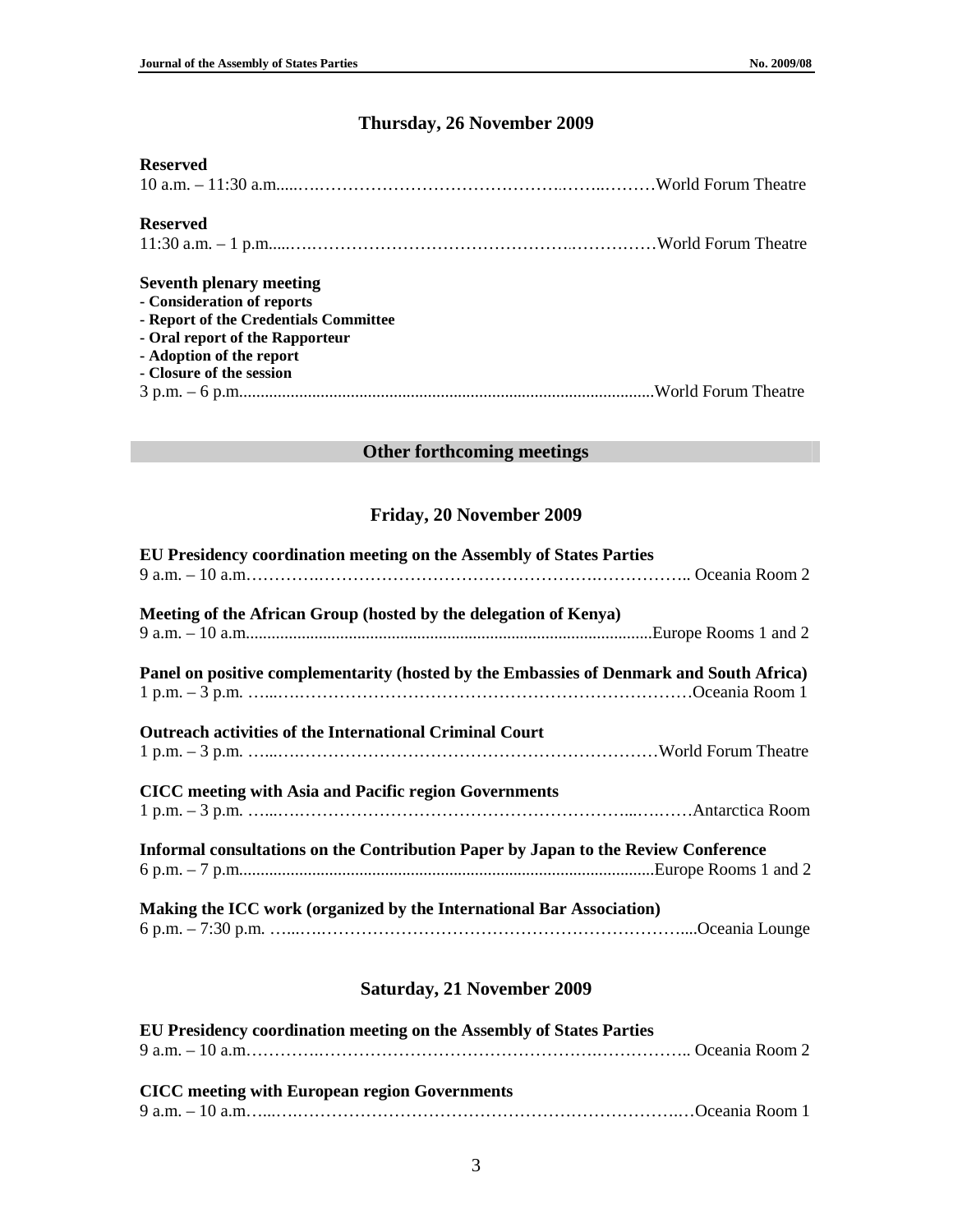| <b>CICC</b> meeting with African region Governments                                                                                                                           |
|-------------------------------------------------------------------------------------------------------------------------------------------------------------------------------|
| <b>CICC</b> meeting with Ibero-American region Governments                                                                                                                    |
| <b>Monday, 23 November 2009</b>                                                                                                                                               |
| EU Presidency coordination meeting on the Assembly of States Parties                                                                                                          |
| Visit to the International Criminal Court <sup>1</sup> : Presentation of the Courtroom: the E-Court                                                                           |
| Panel on the Plan of action for achieving universality and full implementation of the Rome<br><b>Statute (organized by the Secretariat of the Assembly of States Parties)</b> |
| Victims' Rights Working Group/CICC meeting with Governments on victims issues (hosted<br>by the Embassy of South Africa)                                                      |
| <b>CICC reception for Governments and NGOs</b>                                                                                                                                |
| <b>Tuesday, 24 November 2009</b>                                                                                                                                              |
| EU Presidency coordination meeting on the Assembly of States Parties                                                                                                          |
| Visit to the International Criminal Court: Hearing opening statements of the Katanga and                                                                                      |

#### **Visit to the International Criminal Court: Hearing opening statements of the Katanga and Chui case**  8:30 a.m. – 11 a.m…….,……………………………………………...International Criminal Court

**Interface between peace, justice and the ICC: Confronting conventional wisdom (hosted by the Ministry of Foreign Affairs of Norway)**  1 p.m. – 3 p.m. …...….…………………………………………………..… Europe Rooms 1 and 2

## **Visit to the International Criminal Court: Hearing opening statements of the Katanga and Chui case**

1:30 p.m. – 4 p.m…..….,……………………………………………...International Criminal Court

 $\overline{a}$ 

<sup>&</sup>lt;sup>1</sup> Delegates interested in visiting the ICC building are invited to the Court on Monday 23 November 2009, 9:30 – 11:15 a.m. (Presentation of the Courtroom: the E-Court), and on Tuesday 24 November 2009, 8:30 – 11 a.m. and 1:30 – 4 p.m. (Hearing opening statements of the Katanga and Chui case). Delegates are kindly requested to register for the visit at the Registration Desk in the World Forum Convention Center. For all queries, please contact Mr. Patrick Nicolle, Protocol and Events Assistant at the Public Information and Documentation Section of the Court, at +31-(0)646166018. Transportation to and from the Court has been arranged. Busses will be leaving from the main entrance of the World Centrum Convention Center to the Court and returning as scheduled. Delegates wishing to stay longer can return to the World Forum Convention Center via the public transport. Information will be available at the Information Desk of the Court.

 $<sup>2</sup>$  Stadhouderslaan 43, 2517 HV, The Hague.</sup>